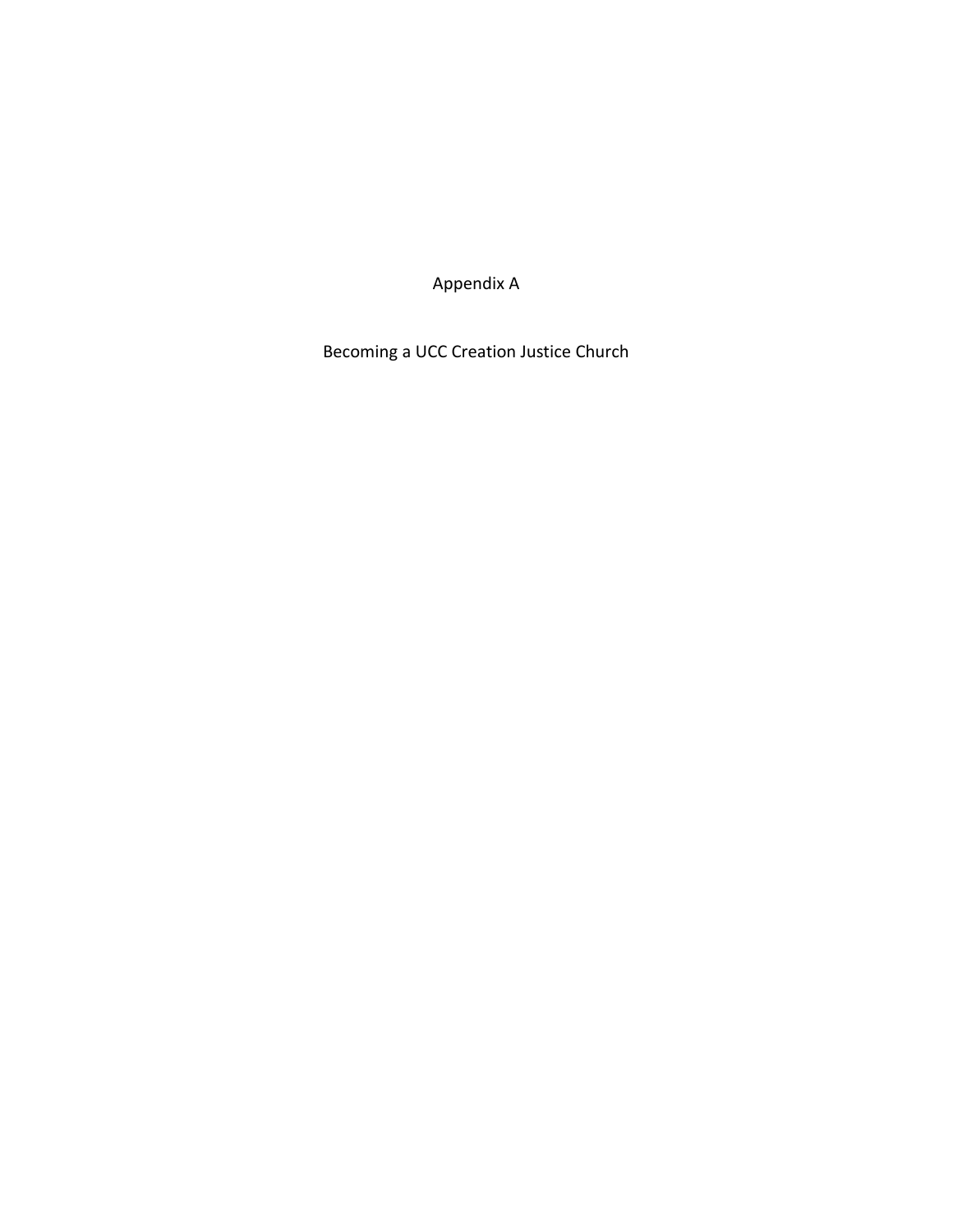# Creation Justice Churches

As we learn in the opening pages of Genesis, our first calling as people of faith is to care for God's creation. Whether it is taking on the climate crises or addressing the lead poisoning of children, environmental justice ministries could not have a higher purpose or calling than they do now. If the followers of Jesus today care about the air we breathe, the water we drink, or the world in which we live, then environmental justice ministry should undoubtedly be an integral strand in any church's DNA. The UCC's Creation Justice Church program aims to help you do just that. Here are some of the



**CREATION JUSTICE CHURCHES** 

program:

- Congregations collectively discern their high calling to care for creation and seek justice for the oppressed.
- Congregations make a commitment so serious and so sacred that it necessitates talking about God's covenant with us and with all of creation.
- Congregations not only become recognized as "green." They become a part of a larger network of churches and a larger movement to change the world.
- Congregations engage in critical thinking about the socioeconomic dimensions of environmental justice such as race, class, and global inequality.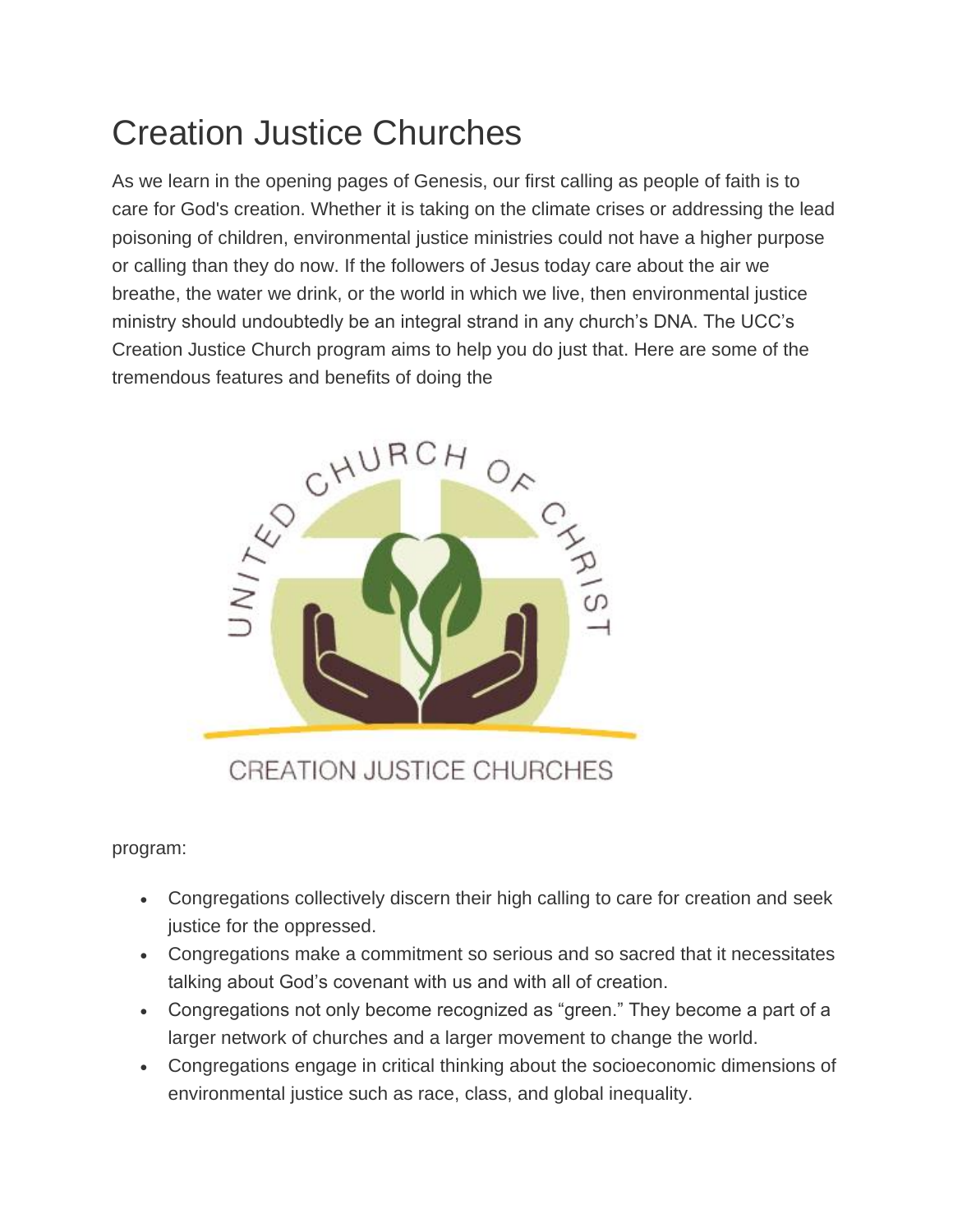- Congregations foster a deeper sense of connection: connection to God, to each other, and to the world in which we live.
- Congregations unleash their imagination and creativity as a sense of purpose propels them to make a difference.

### **[Learn more about how churches can participate in UCC's Creation Justice](http://www.ucc.org/how_it_works_becoming_a_creation_justice_church)  [Church program.](http://www.ucc.org/how_it_works_becoming_a_creation_justice_church)**

# How It Works: Becoming a Creation Justice Church in Six Steps

The UCC's Creation Justice Church program assists congregations in making the ministry of environmental justice an integral strand in the DNA of their faith community. A congregation can be designated as a Creation Justice Church by taking these six steps:

### **Step One: Create or Designate the Group Which Will Be Your Driving Force**

Many green church programs place an emphasis on creating a green team. That is an appropriate step for a lot of congregations, and the UCC offers its [tips for starting a](http://www.ucc.org/green_team_tips)  [green team.](http://www.ucc.org/green_team_tips) In some churches, however, it might be advisable for the governing council or the social justice committee to drive the process of becoming a Creation Justice Church.

[Download the Creation Justice Brochure to share with your congregation.](http://www.uccfiles.com/pdf/CreationJusticeBrochure.pdf)

# **Step Two: Discern and Implement Ways to "Grow Green"**

The intent of the Creation Justice Church program is not to be rigidly prescriptive but instead to assist churches in developing creative and ambitious aspirations that are well-suited for each congregation's particular context as it seeks to stretch itself and "grow green." To support congregations in their own processes of discernment and implementation, the Creation Justice Church program offers guiding questions to consider along with resource pages that are full of ideas for what can be done. Congregations around the country have gifted to us best practices that might add to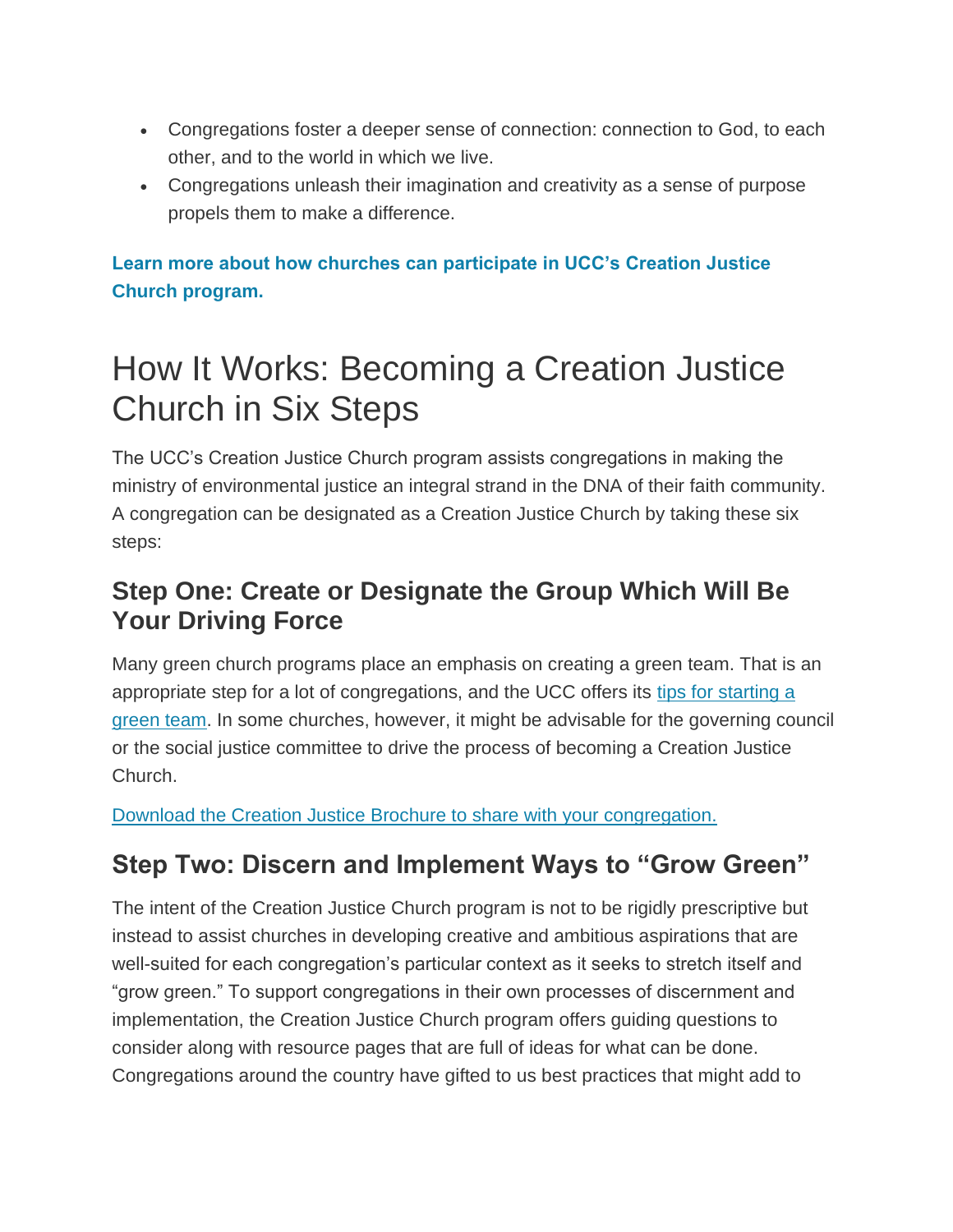what your church is already doing. The questions and resources are grouped according to "The Four Dimensions of a Creation Justice Church:"

1. Theology and Worship

[Resource: Seven Ways to Jump Start the Greening of Your Church's Theology](http://www.ucc.org/ways_to_jump_start_the_greening_of_your_church_s_theology_and_worship)  [and Worship](http://www.ucc.org/ways_to_jump_start_the_greening_of_your_church_s_theology_and_worship)

Questions to Consider: How can your congregation intentionally reflect upon God in relationship to caring for creation? How can it bring theological understandings of creation care and justice into its services of worship?

2.

Institutional Life and Practice

Resource: [Doing a Green Church Inventory, Evaluation, and Action Plan](http://www.ucc.org/green_church_inventory_evaluation_and_action_plan) Questions to Consider: How can your congregation integrate care for creation into the life and work of its ministry teams, committees, and governing council? How can your congregation embody care for creation through its building and land use policies and practices?

3. Circles of Awareness and Advocacy

Resource: [Six Ways to Expand Your Circle of Awareness and Advocacy](http://www.ucc.org/expand_your_circle_of_awareness_and_advocacy) Questions to Consider: With particular attention to socioeconomic factors such as race, class, and global inequality, how can your congregation research and inform itself about environmental justice issues at the local, state, national, and/or global levels? How can this awareness correspond to congregational advocacy and action?

4. Connections to a Broader Movement Resource: [Five Ways to Connect to a Broader Movement](http://www.ucc.org/connect_to_a_broader_movement) Questions to Consider: Within the UCC, what are the ways in which your church can connect with others, whether it is through a conference task force, a UCC campground, the UCC's environmental justice newsletter, or other points of contact? Outside of the UCC, what are the ways in which your church can connect with interfaith, ecumenical, or secular partners engaged in environmental justice work?

### **Step Three: Draft a Creation Justice Covenant**

In the UCC, the most solemn and sacred commitment one can make is that of a covenant. It marks a serious promise to God on the part of a congregation. A covenant also entails a promise among congregants to each other as they seek "to walk together in all God's ways" (Constitution of the United Church of Christ). After a prayerful process of discernment, those who have been leading the church in seeking designation will draft a Creation Justice Covenant to be presented to either the congregation or the governing council for a vote. There are no requirements for how it is to be written but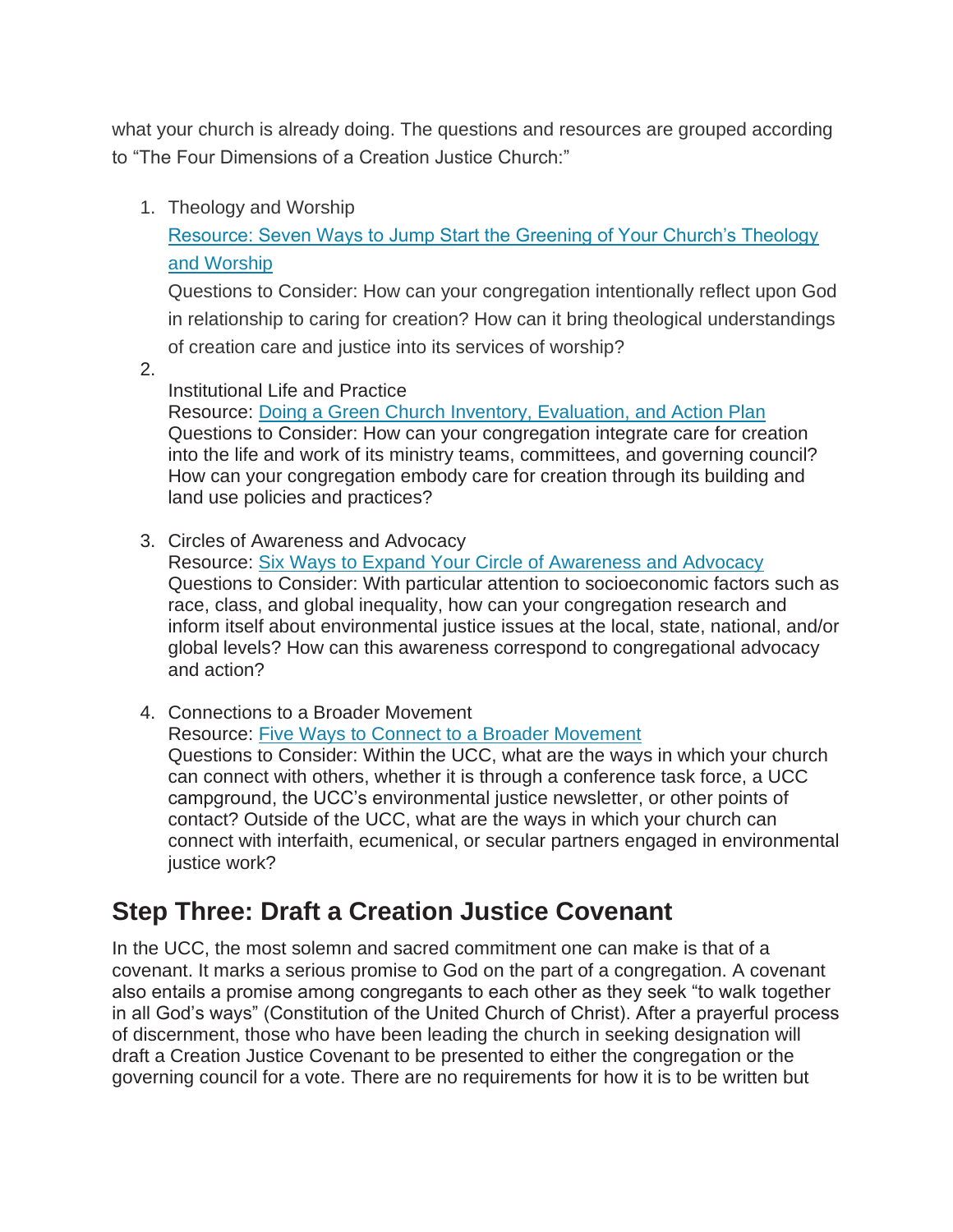one can read [a sample covenant](http://www.ucc.org/creation_justice_covenant) to begin the process of generating ideas for what should be included.

### **Step Four: Vote to Adopt the Creation Justice Covenant and Become a Creation Justice Church**

The Creation Justice Covenant and the decision to become a Creation Justice Church need to be ratified by either a congregational vote or the vote of the church's governing body. A congregational vote is recommended because it ensures greater ownership and participation on the part of the congregation as a whole.

## **Step Five: Submit an Application**

To become designated, one must simply complete this form which is based on the guiding questions listed earlier for the four dimensions of a Creation Justice Church. To submit the form:

- [Fill out and submit the application online.](http://www.123contactform.com/form-1877258/Creation-Justice-Church-Application)
- [Download application.](http://www.uccfiles.com/CreationJusticeApplication.rtf) The hard copy can be [emailed to the UCC Environmental](mailto:ecojustice@ucc.org)  [Justice Program](mailto:ecojustice@ucc.org) or mailed to:

Environmental Justice Program United Church of Christ 700 Prospect Avenue East Cleveland, OH 44115

# **Step Six: Keep It Up!**

Once a church is recognized as a Creation Justice Church, it is the responsibility of that church to maintain environmental justice as a core part of its DNA. While it is not required, it is recommended that each church revisit the four dimensions of a Creation Justice Church on an annual basis in order to measure and evaluate its progress.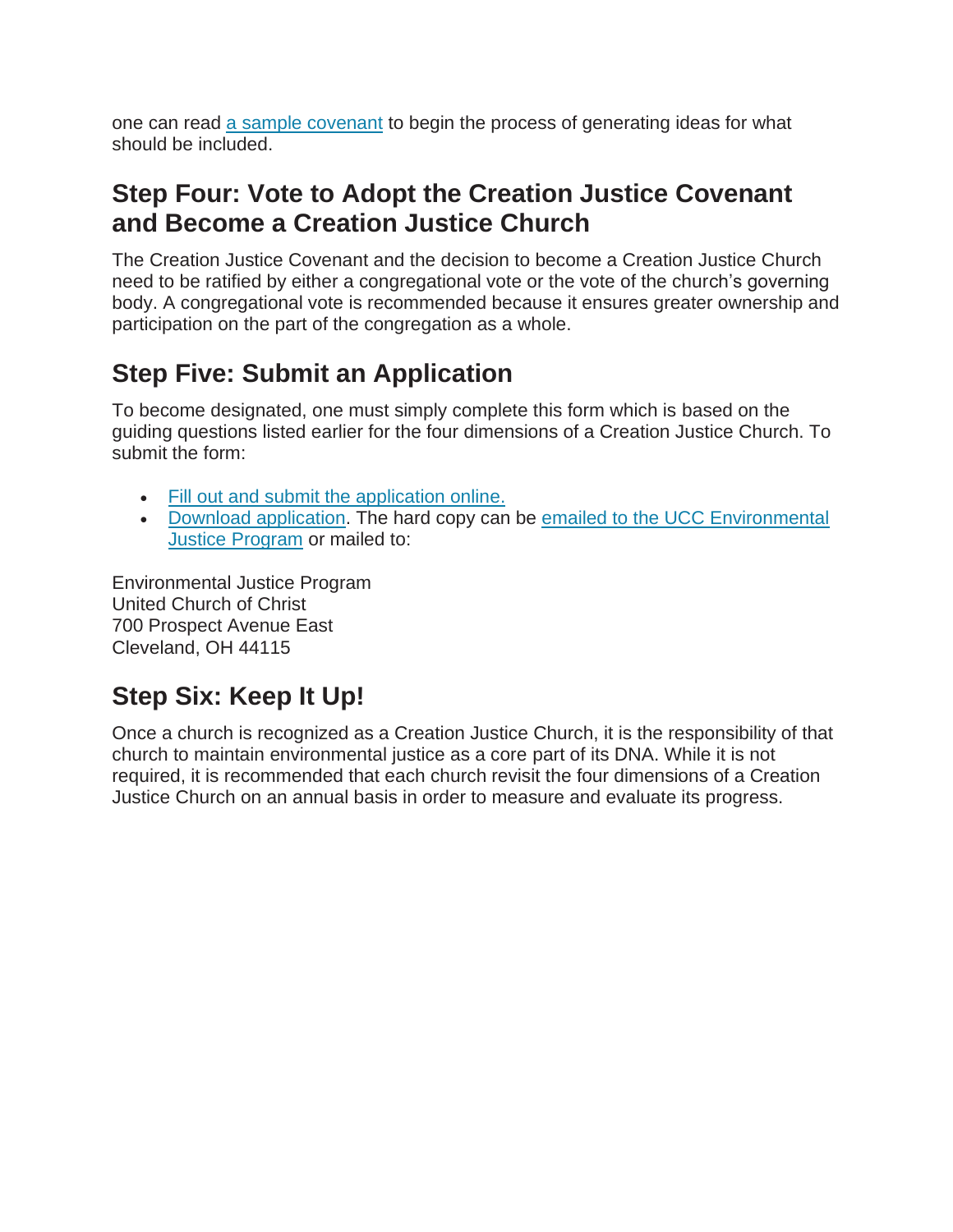Appendix B

Rev. John Sampson's CJC related sermons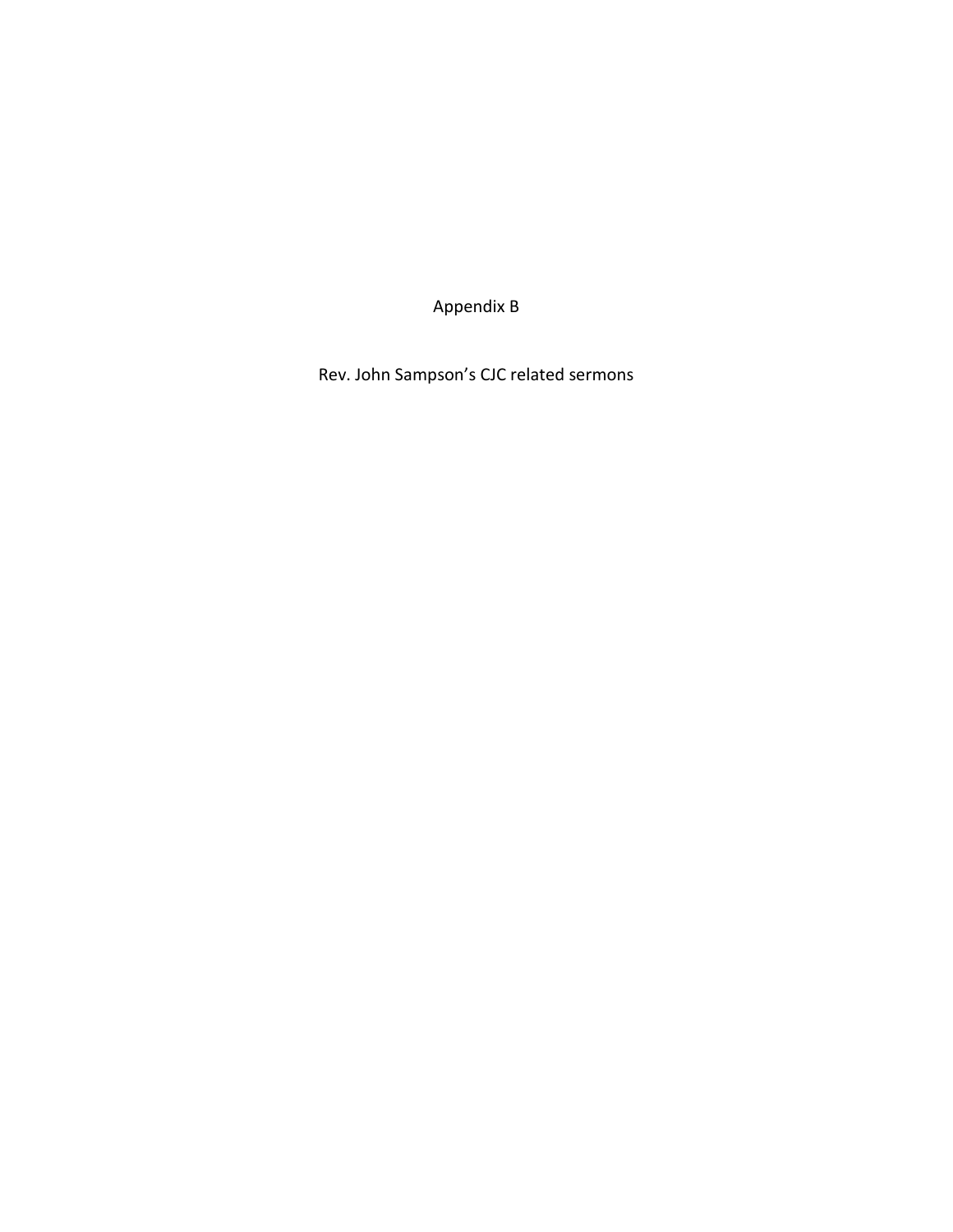### **Commissioning of the Creation Justice Church Task Force**

Rev. John Sampson May 31, 2020

Will you pray with me? God, may the words of my mouth, and the meditations of all of our hearts, be acceptable to you, our rock, and our redeemer. Amen.

Today is Pentecost; it's been fifty days since Easter. And God's Spirit keeps pouring out, and drenching the world, and humanity. We hear the story of the coming of God's Spirit to those first disciples, those first followers of Jesus and his commandment of love. It invades them, and has them speak in tongues. It is the day when Peter tells the unbelieving crowd that has gathered to see what all the noise and chaos is about, he tells them that this is the day when those invaded by the Spirit will prophesy, and see visions, and dream dreams.

We tell this story today about an event of long ago. But we tell this story every year, year after year, because this story isn't about one unique event. It is about a truth available to all of us, even here, even now. The story of Pentecost is about the foundation of the church, and the word church doesn't mean a building. The word church comes from the Greek ekklesia, which means a group, or a club. Just like we would say The Women's Gardening Club, back in first century Palestine people would have said the Jesus Club. Today is the day when remember the chartering of the first Jesus Club; today is the day when we recommit to our Jesus Club. And it takes two things: a group of humans who try to put Jesus's commandment of love right in the center of their lives, and the presence of God's Spirit. And when these two things meet we too can see visions and prophesy and dream great dreams.

Today is such a day. Because today is the day when we commission our Creation Justice Church Taskforce. Today is the day when God's Spirit invites us to come together and open ourselves to the possibility of embracing God's original purpose for humanity: to care for all of Creation more profoundly – both human, and non- human. But to do so in new ways that respond to the critical moment in which we find ourselves. At a moment when the world as we know it is slipping through our fingers with dire implications for humanity, and every species of life on this Earth.

Now there will be some who look at us, at the step we are making today, and sneer. Who say, in their own way, that we must be drunk, that we're just some lefty liberal tree huggers. If the step we make today is only a product of our own ideological leanings, then yes, our critics might be right. We just might be some lefty liberal tree huggers, which doesn't mean that that is a bad thing.

But the words our spiritual ancestors share this morning call us to enter the path before us from a completely different direction. When those who had gathered around the spiritdrenched followers of Jesus on that Pentecost so many years ago, heard what the disciples were saying they didn't hear a political agenda, nor an environmental agenda. It wasn't an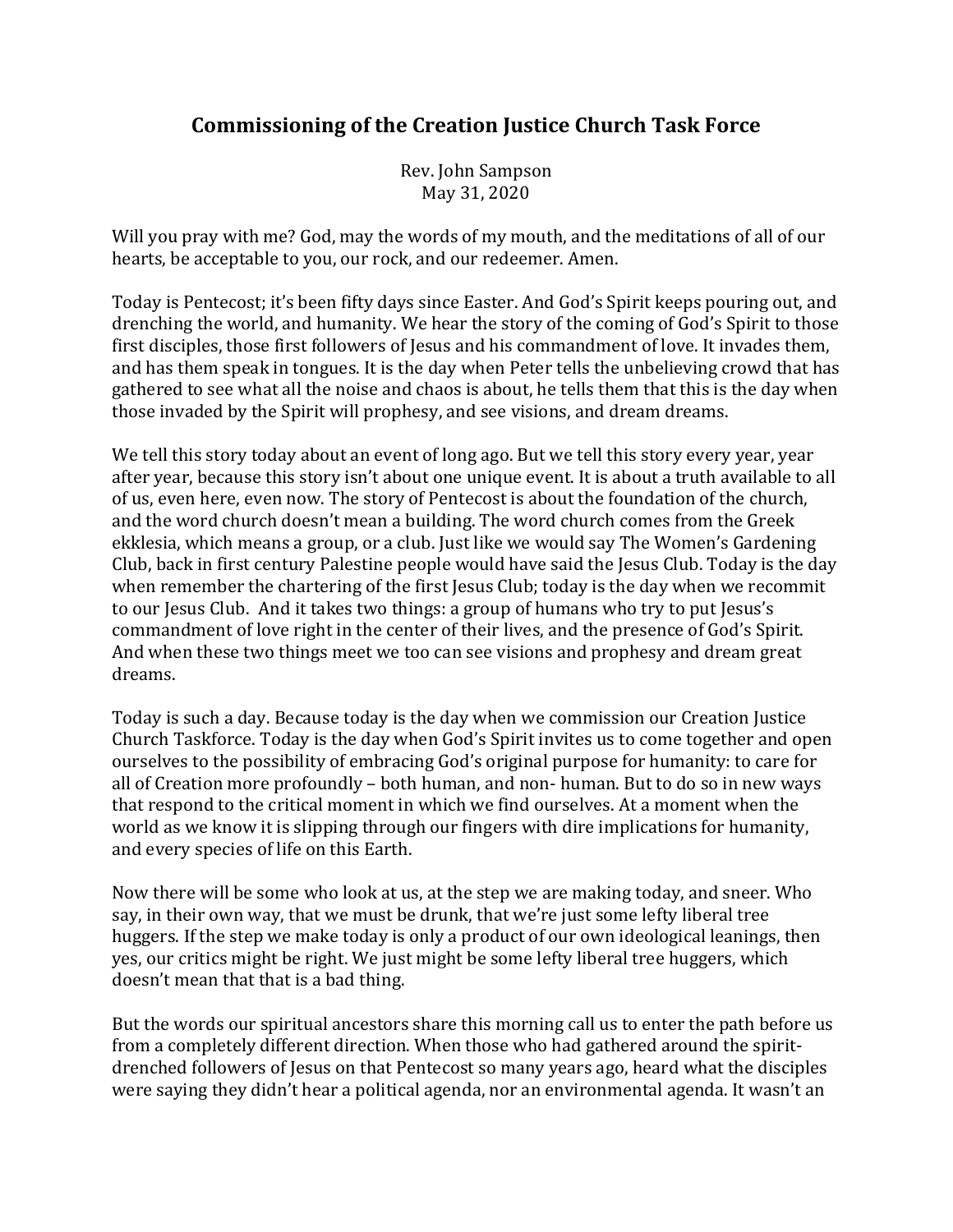economic agenda, or even a public health agenda. What they heard were people speaking about God's deeds of power.

At the core of this moment, as we enter into a time of discernment about whether or not our congregation feels invited to become a Creation Justice Church, the experience that will center us, is the deep and essential witness to the fact that Creation, all of creation, is the most beautiful and awe-inspiring of God's deeds of power. Our world is not simply a physical artifact. We are invited to approach it as a sacred expression of Divine love, given to us as a gift to tend and nurture. This is the calling that our sacred scriptures tell us we were made for.

That's what makes our path forward different from other groups that do wonderful and amazing work to conserve and heal our natural world. We come from a place of Spirit, and that makes our voice unique. That's what makes our dreams and prophesies unique. That's what makes our work and advocacy unique.

And what our story this morning tells us is that we should not be afraid to speak from a place filled with spirit. Because the scientists will understand, even as they speak in science. And the environmentalists will understand, even as they speak in environmentalism. And the farmers will understand, even as they speak in farm. And the children will understand, even as they speak in the language of a future world many of us will never see.

So come, let's open ourselves to God's Spirit, let's be saturated by God's invitation to a new future, let us begin our journey of what it may mean for us to become a Creation Justice Church. Let us embrace a new commitment to God's Creation. And let us envision a new sense of what it means to be church, to what it means to be in the Jesus Club.

Amen.

----------------------------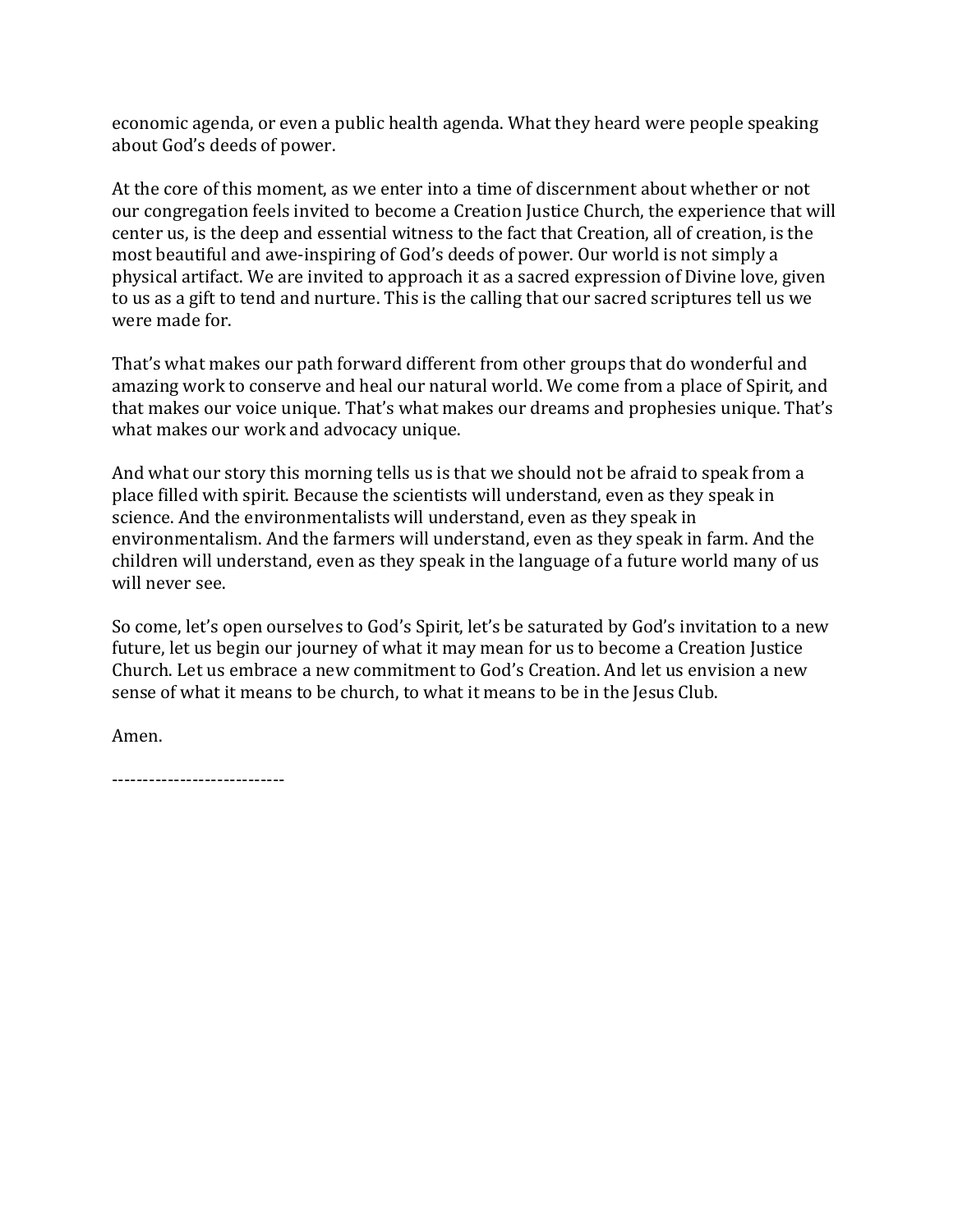#### **Taking the First Step**

Rev. John Sampson – January 17, 2011

Will you pray with me? God, may the words of my mouth, and the meditations of all of our hearts, be acceptable to you, our rock, and our redeemer. Amen.

When does Jesus become the Christ? When does Jesus become the anointed, the specially marked and embraced one of God? In our Christmas stories the answer is that Jesus is the Christ at his birth. Born in a manger at the edge of Empire to a couple of nobodies Matthew and Luke agree that Jesus is already filled with God's Spirit, he is already chosen by God for great things.

But today we hear a different understanding, because today we hear from the gospel, the good news, according to Mark. This is a gospel we almost never heard from during Advent and Christmas, because it has no story of the birth of Jesus, of the miracles associated to his parents, or to shepherds. No angels. No stars. No magi.

No, for Mark, Jesus is acknowledged as being special to God only after he does something. His specialness isn't tied to his parentage or his birth. He is special because of his actions. And we see the first of them this morning.

The story we begin today, the story of Jesus' ministry, starts with Jesus going to the Jordan river and participating in an act of repentance through a ritual of cleansing. It's called a baptism, but we shouldn't confuse what happens to Jesus with what we call baptism, with our sacrament of initiation into the family of Jesus followers.

We miss the meaning of what happens to Jesus, and what he is proclaiming as he enters the water of the Jordan, if we too quickly pass over the fact that this moment is an act of repentance. Repentance, in its most literal meaning, describes a turning around, or a desire to change the direction of one's life. It is often tied to an idea of releasing sin. But today I don't want to go there. I want to keep our understanding at the surface, even as Jesus plunges into the depths.

Jesus enters the water of the Jordan as a way to say to all of those around him, and to himself, that he desires to change the direction of his life. Maybe Jesus is saying that he wants to release the brokenness of his life. But maybe Jesus is saying that he has simply entered a new phase in his life, and as he has matured he has decided his values have changed, his understanding has deepened, his sense of responsibility to those around him and the world, has become more profound.

It's thought that Jesus was in his early 30s when he entered the Jordan. In a time when life expectancy might only be 35 or so, Jesus entered the water as an old man, a man in the final stages of his life. Think of how you may have changed the direction of your life as you grew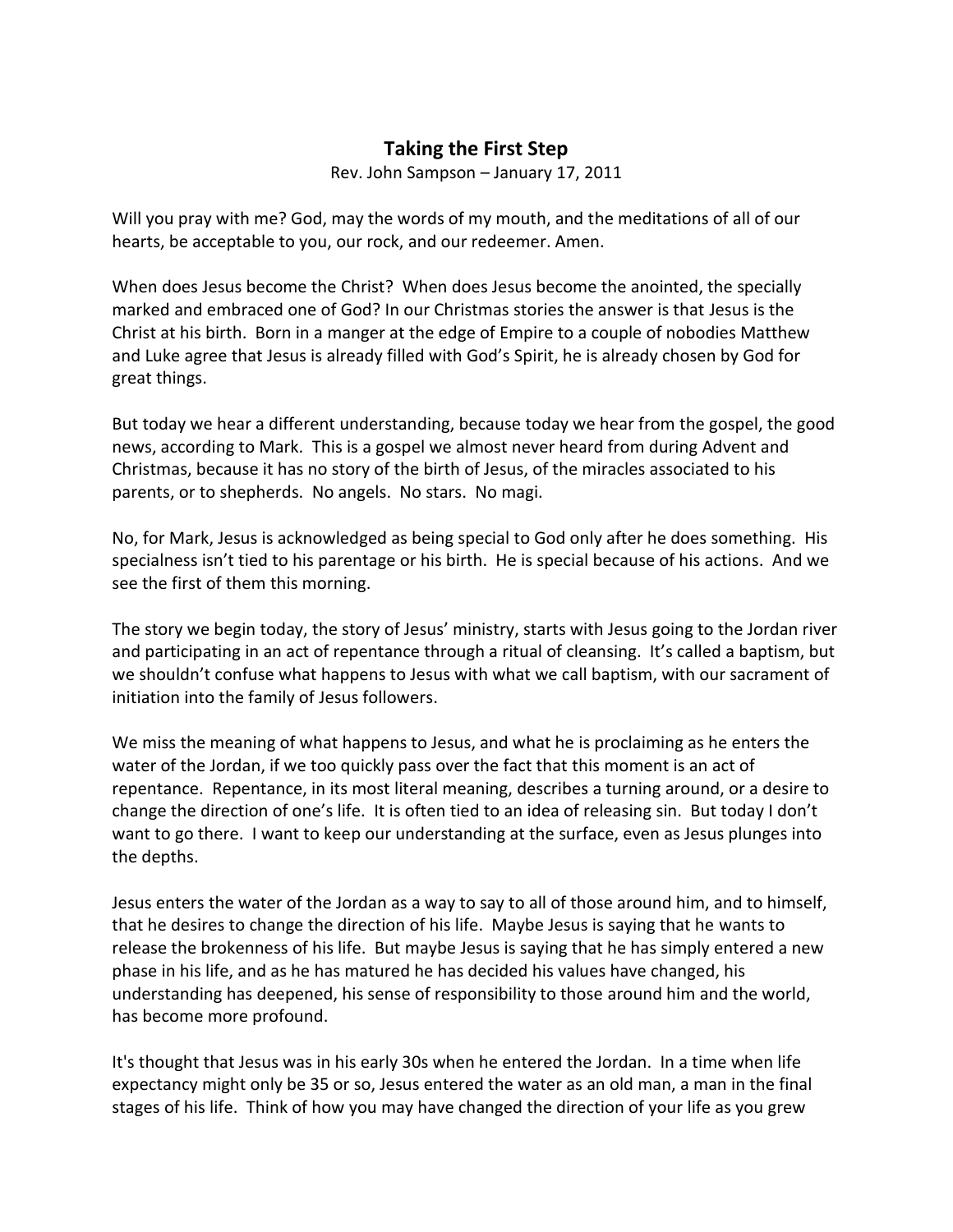older, and experienced more of what life has offered you. In his older age, Jesus doesn't choose to retire; he chooses to use his final years to change the world. And he enters the Jordan to proclaim the start of his new path of commitment to justice and compassion and ministry to his community.

I'm struck by the idea of changing the direction of one's life, not because one wishes to unburden themselves of sin, but because the experiences of one's life reveal that a new direction is not only possible, but is actually the only way one can fully do justice to the gift of life that God has granted.

I think we have come to such a moment in the life of our congregation. We haven't come here because we're a broken church, or because we've sinned. I think we've come to the shores of our very own Jordan because our experiences have brought us here, our sense of calling by God has brought us here, and what the world has become at this moment in history has brought us here. We've come to a place where we have the opportunity, just like Jesus did, to choose a new path of commitment to justice and compassion and ministry to our community, and to our world.

As you know, our congregation is discerning if we will become a Creation Justice Church. And one of the things that the process asks us to think about, and pray about, is how we will advocate for our world, and for justice for all of God's children, human and non-human.

How will we show up in our public spaces to share the story of a wounded Creation? How will we reach out to politicians, and policy makers to dream together for a new way forward that embraces the rights of all of our brothers and sisters to live in communities where they have access to clean air, and clean water? How will we speak in our newspapers and online news sources to give witness to the suffering of all sentient creatures who cannot speak for themselves? How will we do these things, not as individuals, but as a church, guided by a God who looked over Creation and said that what she saw was not just good, but very good?

And although the Creation Justice Church initiative asks these questions from the perspective of environmental justice, it is really asking us to think about how we engage with the world, and share our collective voice on all kinds of issues where the perspectives of those committed to justice and compassion and the sacred are desperately needed.

This weekend our nation celebrates again the life and ministry of The Rev. Dr. Martin Luther King, Jr., the great African American civil rights leader. Last year we read his book *Stride Toward Freedom* in one of the church's book discussion groups. The book is King's narrative of the successful effort to desegregate the Montgomery, AL busing lines. In his account, King's understanding of his faith could not be separated from his work in the public sphere. Following Jesus, for King, meant working for the freedom and equality of all Americans, but especially, black Americans. It meant organizing his community. It meant peacefully protesting in the streets. It meant reaching out to politicians to sway minds and hold them accountable. It meant creating networks of faith communities to collectively support the work of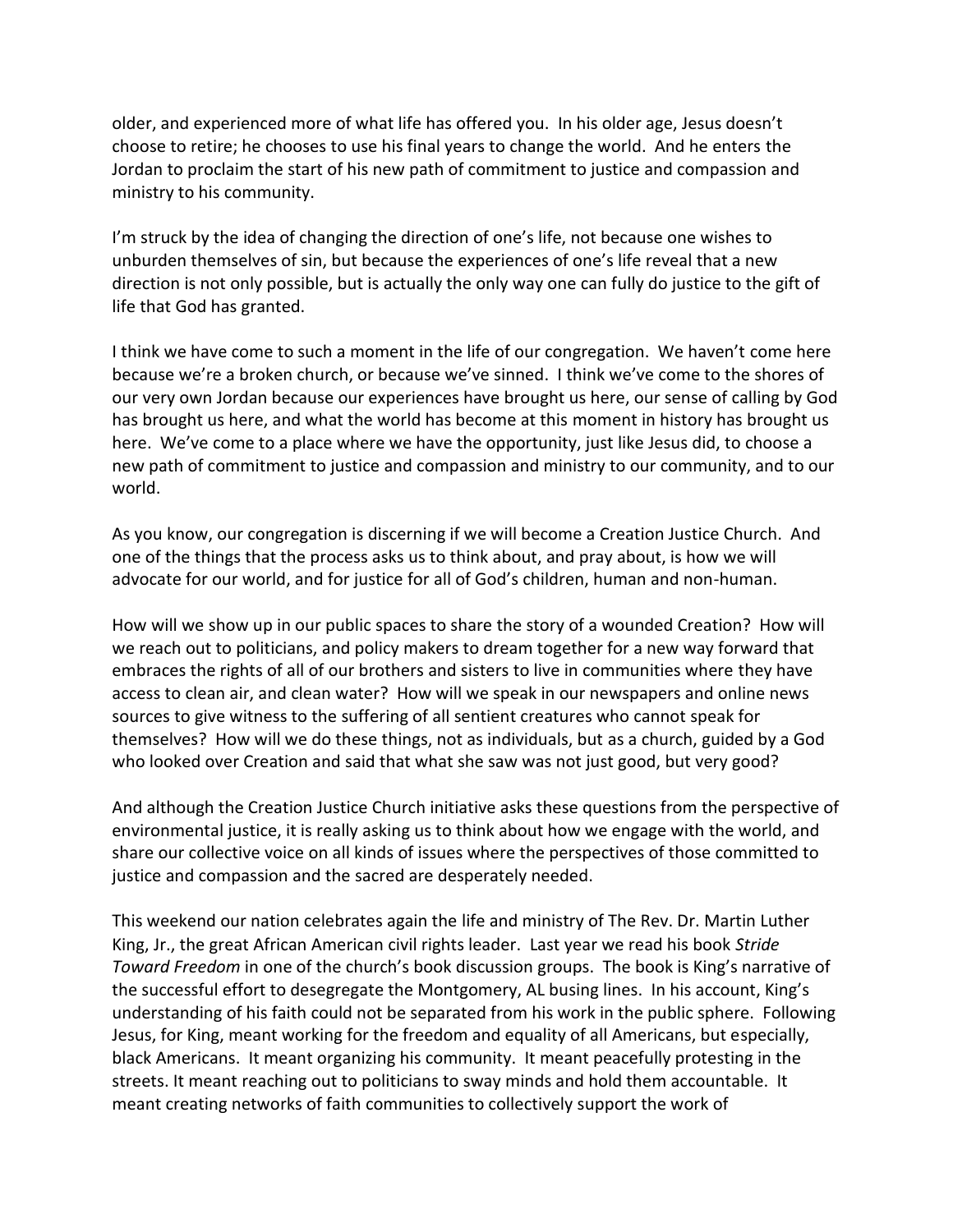desegregation. It meant boycotting. It meant writing letters to newspapers. It meant actively encouraging communities of faith not to simply show up as groups of individuals, but as united houses of worship standing up as the moral anchors of their communities.

The Creation Justice Church initiative is asking us to discern the ways we might be more visible and explicit and public in the ways we show up in our community for environmental justice, and by extension, all forms of justice based on the sacredness of life.

I am not saying that our church has never stood up in response to the moral challenges of our time. I think of how we were active in the formation of a group responding to the challenges of refugees settling in our region. But I think this may be a moment to discern again if we wish to take on the mantle of moral leadership in our wider community in new and different and more public ways.

This is something that is being discussed in the Creation Justice Church initiative. But it is a question of vision that is bigger than the CJC process. It goes to the heart of how we understand what it means for us to be joined together in following our teacher Jesus. It goes to the heart of how we respond to the example of MLK today, as something more than a heartwarming artifact of the past. It is a question for each one of us to weigh in on as members and friends of this congregation.

I don't know where God's spirit will lead us in this discernment. I don't know where we will easily come to consensus on how we might move forward, and where the points of contention in this discussion might lay. But as Jesus stood on the banks of the Jordan, I don't think he knew exactly what the future held for him either. As MLK organized the first day of the Montgomery bus boycott, I know he had no idea how long and how hard the road ahead would be for his community.

But it is by taking that first hopeful step – by entering the Jordan, by walking to work instead of taking a segregated bus – that the journey begins. And I fully believe it is by taking this first step that God will look on us and say these are my children, who I love, and with whom I am very well pleased.

Amen.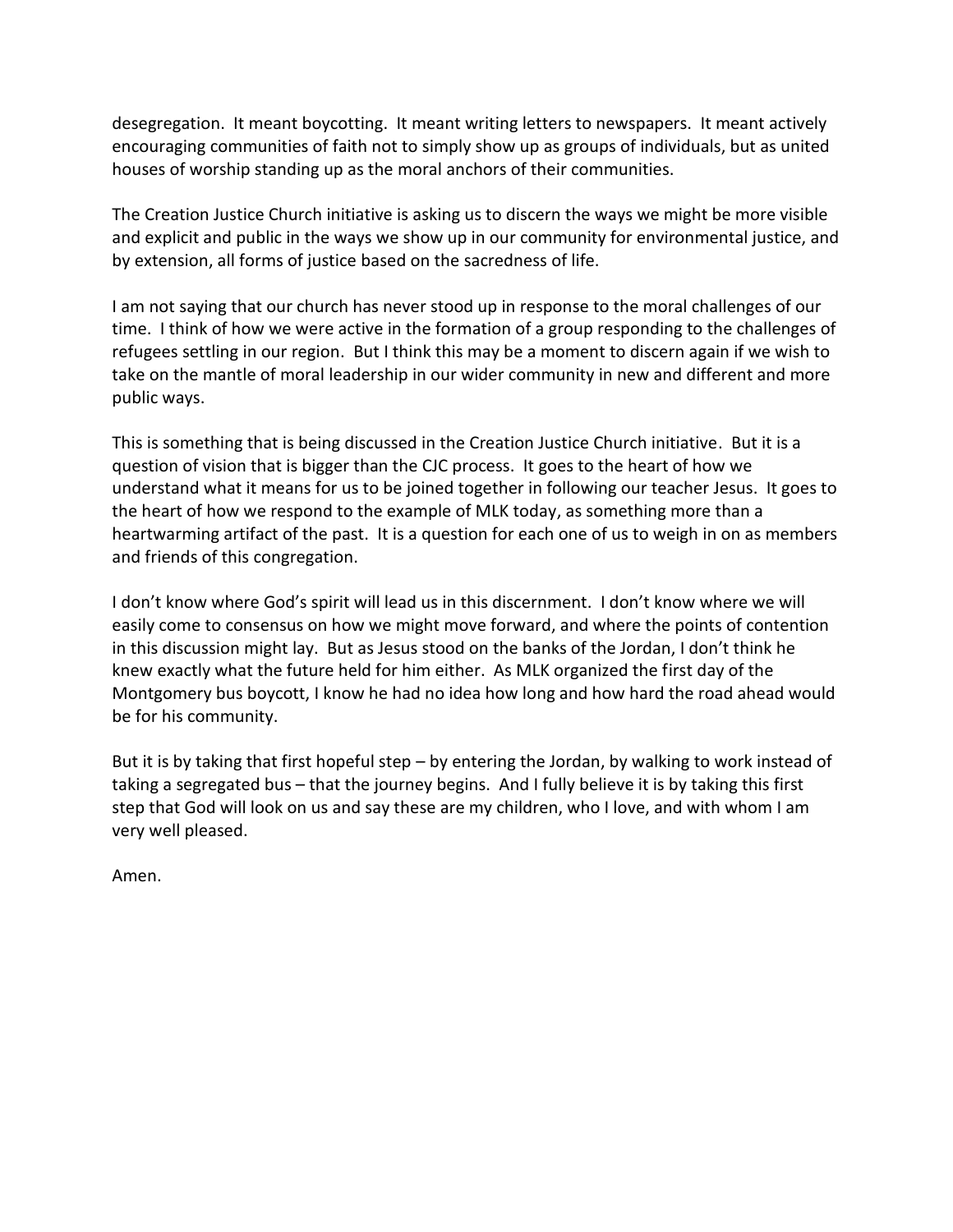Appendix C

The Community Speaks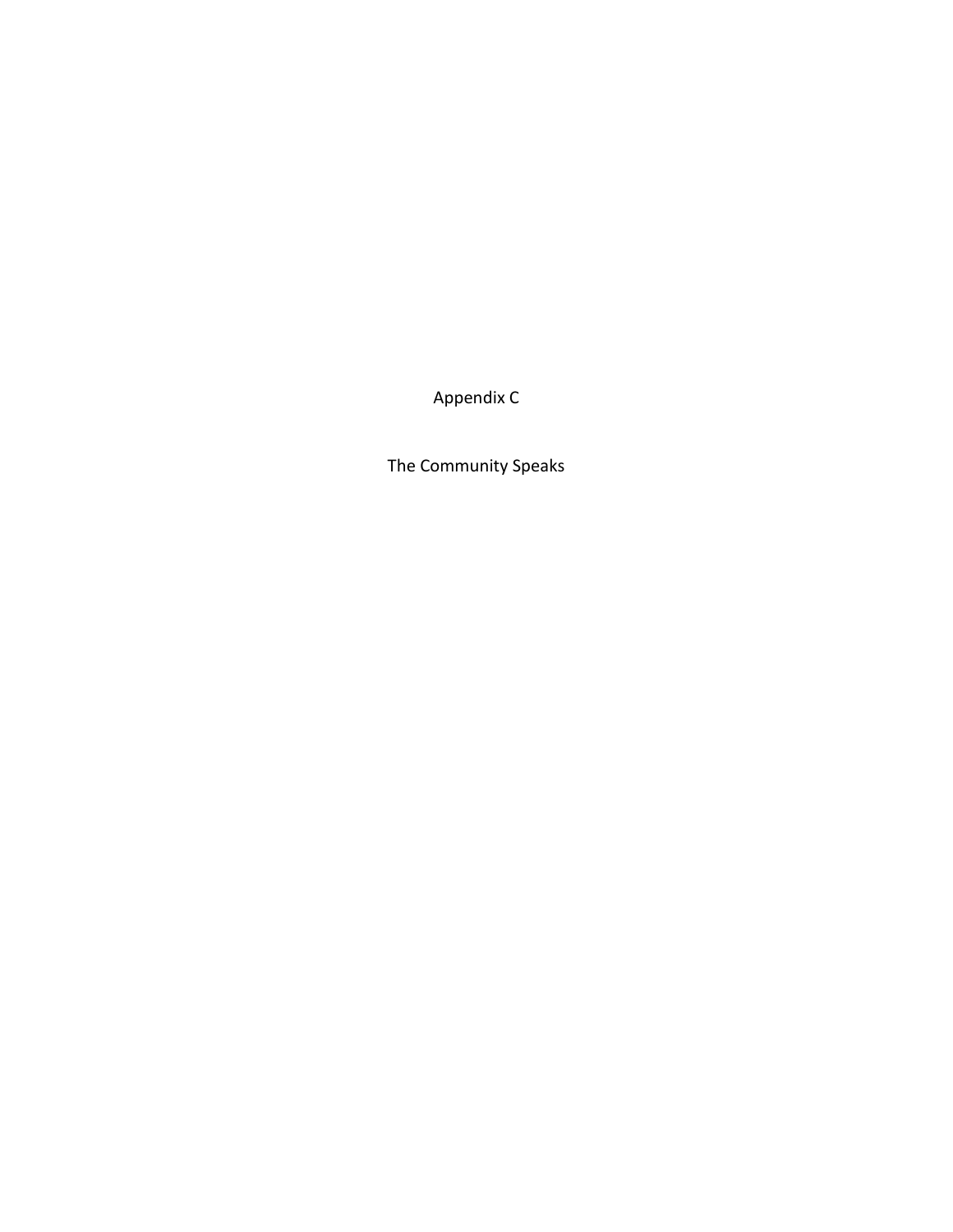#### **Creation Justice Church Interviews**

Fall/Winter 2020

May 2020 the congregation of the Keene Valley Congregational Church approved a Task Force to pursue an initiative to be designated as a Creation Justice Church by the United Church of Christ. We have a few questions of you to help us learn how the Creation Justice initiative is viewed by the community and suggested ways the Task Force can engage the congregation in this initiative.

#### **Participants**

**Susie Allen** (SA) **Monique Weston** (MW) **Katharine M. Preston** (KMP) **Sandy Robinson** (SR)

#### **Interview Questions & Answers**

#### **Q. People in the community have asked the Task Force "What does Creation Justice mean?" How would you define Creation Justice from a faith-based perspective?**

**SA.** I believe that Creation is the closest and most tangible revelation of God to us as humans. It is so critical that we understand that we are not separate from the created world – we are interwoven with all of creation as God's revelation. As residents in the Adirondack Park, we are so blessed to have access to the vast and powerful beauty of creation right at our doorsteps. But there are so many in our world who cannot access creation so easily and powerfully. As well, there are so many whose very lives are at risk because of the impact of climate change. We are witnessing these affects right now with intense and frequent storms ravaging the Gulf Coast and thousands of acres of land and livelihoods burned to the ground in the wildfires. It is critical, essential, for us to understand our part in the web of all creation and know that it is up to each of us to take action to respond – in prayer, in learning, in reflection, in action. As a faith community, we have the capacity to do this critical work together.

**MW**. I need to leave that to others. But to me most of unspoiled nature is sacred even in a secular sense.

**KMP**. *Our faith says that we should do justice, love mercy, walk humbly with our God and to love our neighbor as ourselves.*

*Do justice: For years, environmental pollution, and now, more specifically, climate change, has affected populations least responsible and least able to cope. This includes most non-human populations. As all beings are loved by God, complicity on our part for harm coming to them is morally wrong.*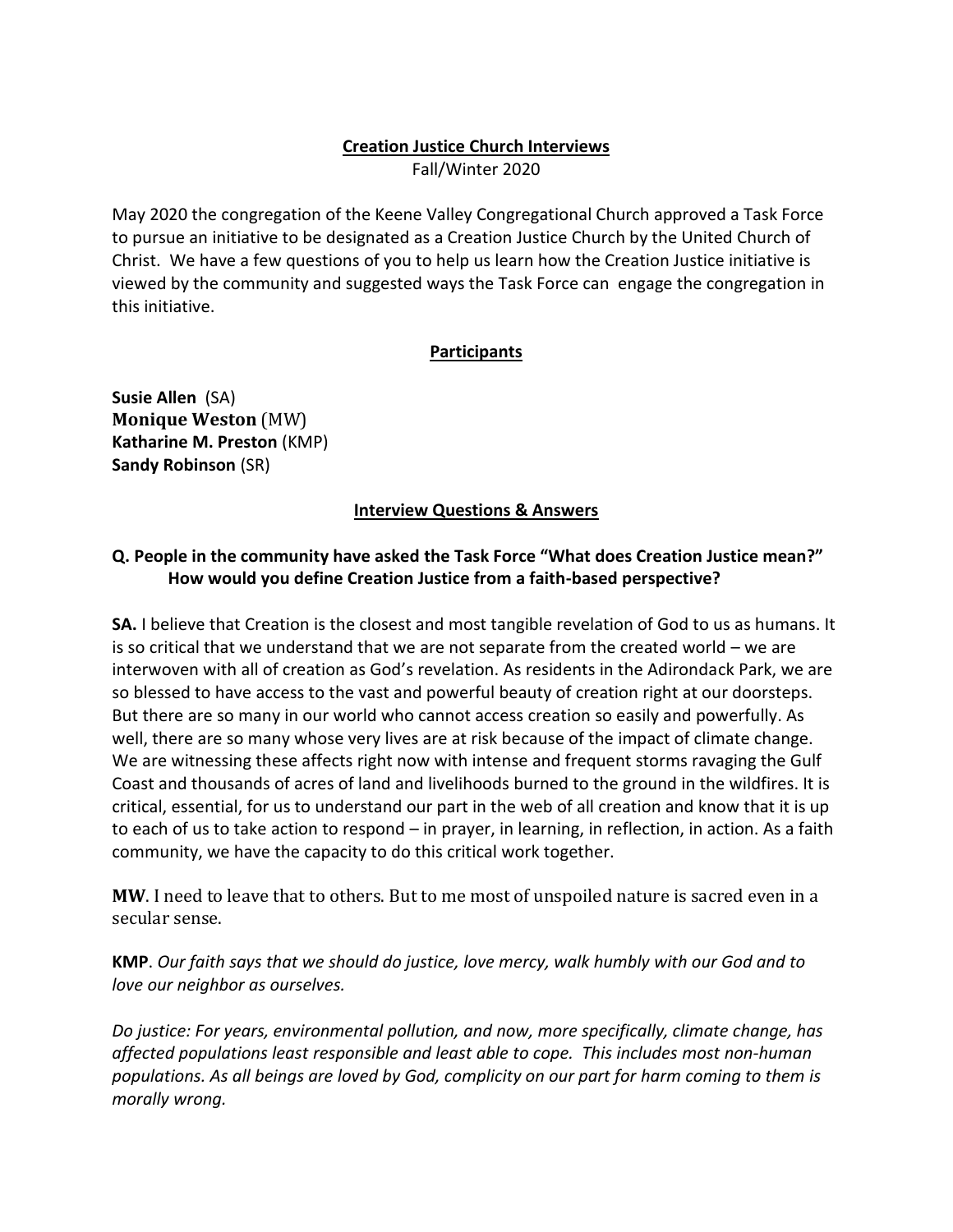*Love mercy: We can help rectify the wrongs and become givers of mercy to those who need our help.*

*Walk humbly with our God: We are not God, and have no right to treat Creation as if it was given to us alone. We need to humbly understand that the natural systems of God's creation are facts by which we must abide. (Or, to be blunt, become extinct.)* 

*Loving our neighbors as ourselves: Our human and non-human neighbors are next door, in other parts of this country, in other parts of the world. One planet neighborhood. We are admonished to love them all.* 

**SR**. I think it means an awareness of the web of life in which we are embedded and an awareness of how our actions and choices affect that web for good or ill. To be a creation justice church requires that we take actions and support policies that reduce damage to that web of life and that support the well-being of this web as much as possible.

#### **Q. When have you felt a deep connection with nature? How has this brought you closer to God?**

**SA**. From my earliest memories, I have felt deeply connected with nature and, intrinsically, with God. I think it was clear in some deep way that nature and God were one for me. I remember having my own private space in the woods when I was young – a place to retreat to, to sit and take in the dampness of stone, the softness of moss, the warmth of sun, the smell of leaves. Sensual and close. It all felt alive and alight with God.

**MW**. Nature is part of my sense of awe and wonder.

**KMP**. *I guess I have always felt this, as I was brought up by parents who had us out in the woods and fields around our home from babyhood. As I grew older and studied environmental science, I realized that "nature" was not separate from me; I was simply one part, and, as a human, a recent addition in the scheme of things. I marveled at the beauty and complexity and heck, the love, behind it all and needed to say "thank you". God was always there to receive my thanks. So, yes.* 

**SR**. I feel a closeness to Spirit innate, but I also feel a great sense of grief, knowing that so much of what I love in nature is going to be destroyed by climate change.

#### **Q. In what ways do you see the two words Creation and Justice affect each other?**

**SA**. Great question! I think these ideas together remind me of the interconnection of all living things. We are interwoven in Creation, and yet each of us is affected in different ways. I/we live in a place of abundance in creation – easy access to so much that creation offers. Others live in places of scarcity, even poverty, of the richness that is creation and their part in it. As well, how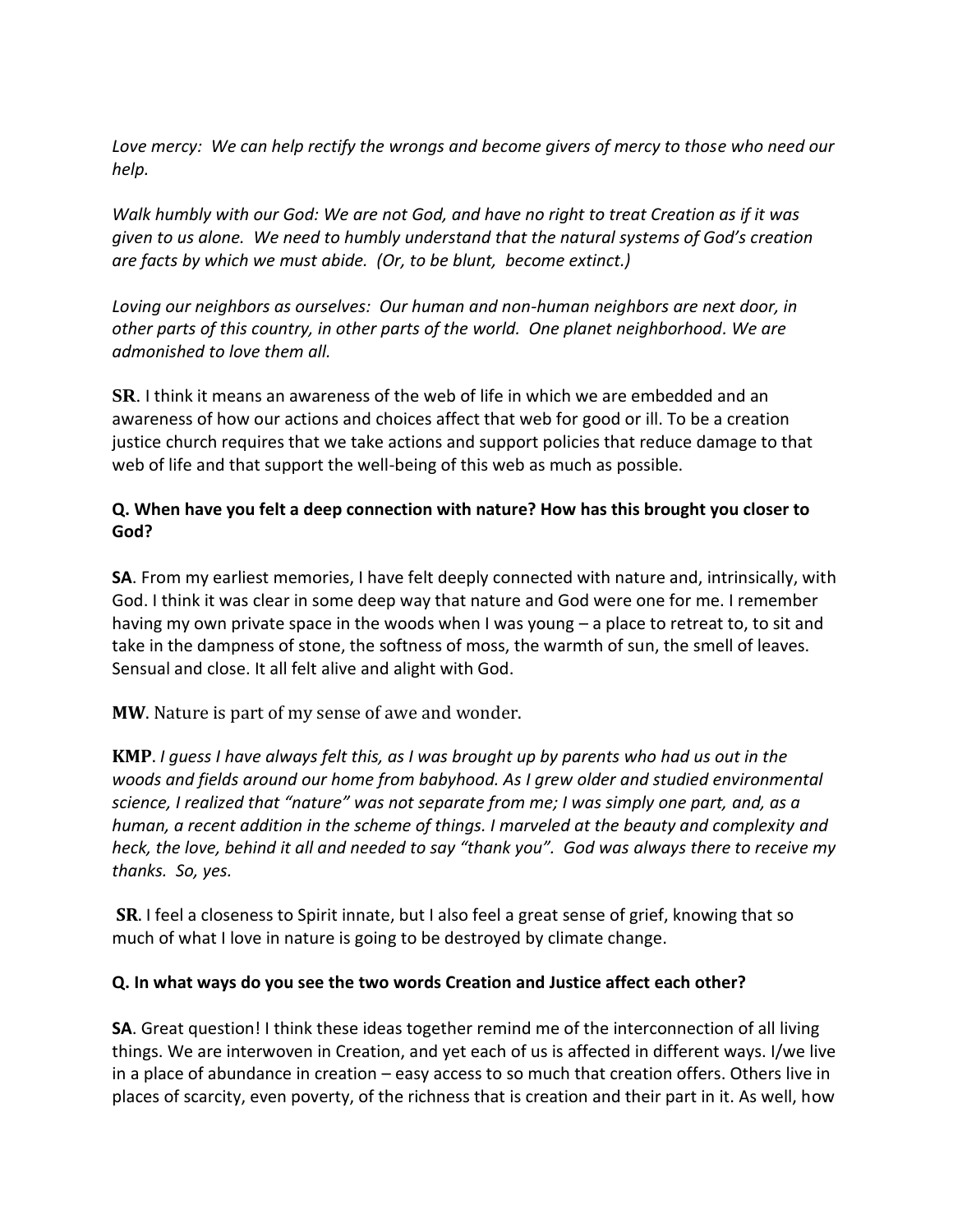can we – with our abundance and in faith – influence each other and the wider world to take action to heal our climate so that those who live in scarcity are not so vulnerable to the groanings of the Earth as manifest in storms, fires, and lack of access to healthy food, water, air, heat.

**MW**. Humans should be caretakers of nature and strive to ensure environmental behaviors do not impact poor and minority communities disproportionally. .

Also humans should consider how we relate to and how to protect wildlife.

**KMP**. *Interesting question. They of course can stand alone, apart from one another, but when put together, they imply a crucial relationship that turns to the human animal to decipher. Squirrels do not do justice. Neither does Creation as a whole. There is cause and effect, predator/prey, heat/cold, CO2 intake/output, etc, etc. But there are no value judgements. Justice is a human construct, that defines how the human animal relates to the rest of Creation.* 

**SR**. Justice affects who and what is actually considered part of Creation. It requires the inclusion of all beings.

#### **Q. Please expand on ways you think the climate crisis is affecting the most vulnerable.**

**SA**. I have probably answered this question in other places, but I think the climate crisis is deepening the scarcity of resources for the most vulnerable – more vulnerable to loss of life and livelihood from storms and fires; more limited access to clean water, fresh food, clean air, safe energy. And perhaps the worst of it is that the most vulnerable are often least able to impact their situation. We need to remember – always – that we are interconnected.

**MW**. Above all disproportionate impact on physically vulnerable, people of color, and elderly. For example, environmentally threatening infrastructure and fossil fuel transport in and near minority neighbors.

**KMP**. *For people, resiliency is hard when you do not have enough basic needs: water, food, shelter. You do not have the leeway to change how you conduct your life. You do not have the option to move. Non-human animals are highly adapted to their particular environment. Again – resiliency is not easy, although for some species it is easier than for others. When the habitat no longer supplies your needs, migration is usually the only choice – and that can take generations. Evolutionary adaption can take many generations.* 

**SR**. This is pretty well documented......all kinds of toxic sites located next to poor neighborhoods, rising seas displacing millions, unbearable heat affecting those laboring out of doors and those unable to afford air conditioning, etc.

**Q. The Task Force is conducting an inventory of the day-to-day practices of the Church and recommending ways to become more environmentally friendly.**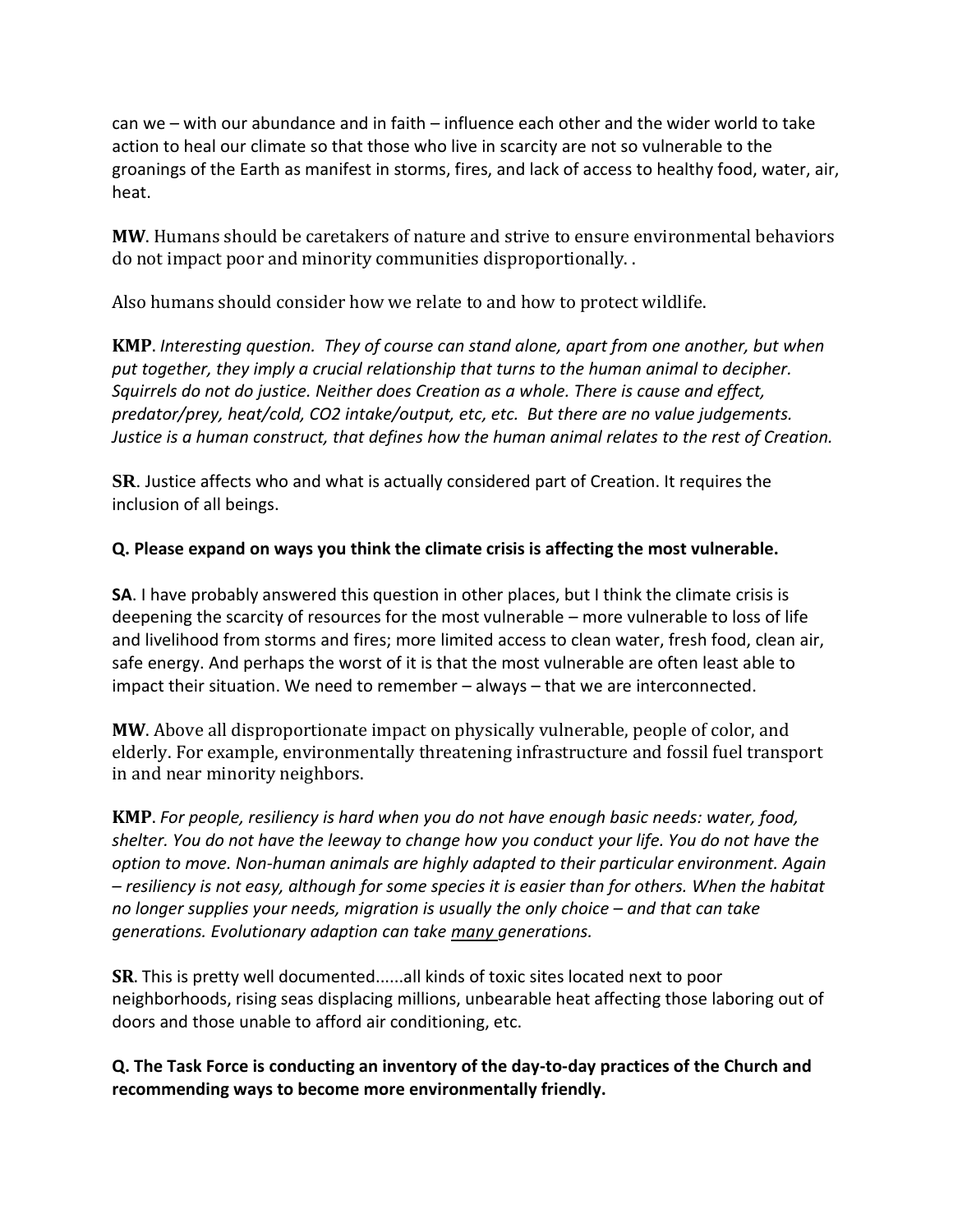### **An Energy Audit is planned, as are events to engage the community in becoming more connected with the natural world, with Creation.**

#### **Are you familiar with what the Task Force is doing?**

**SA**. I think so. I am delighted to see that Jim Antal is offering a presentation on September 20. I know Jim a little from his time as President and General Minister of the Massachusetts Conference of the UCC. He is an energetic, passionate and committed speaker on behalf of Creation. I also know about the Forest Bathing, River Walking, and silent canoeing gatherings. It feels so important to create opportunities for people to experience the created world and take time to reflect together. Thank you!

**MW**. Yes, but I am on the task force.

**KMP**. *Yes.* 

#### **Q. What suggestions do you have to encourage the community to become more knowledgeable in the Task Force offerings?**

**SA**. Such an important question; and the suggestions made more challenging because of the pandemic. I know I am longing to be with other people in person, and wonder how the Task Force might continue to find ways for people to be together, such as the forest bathing and canoeing. I wonder, too, how the Task Force can continue to invite speakers and disseminate information in a creative way to equip our community with information – about climate change, about actions we can take as individuals, about how we can join together to encourage others. Our unique contribution, as a faith community, is to continue to tell stories and teach others about the interconnection of all creation, and to inspire connection to God/Sacred Presence/One Another through our actions. We can help inspire a spirit of generosity.

**MW**. Inform the community as to what each household can do as the Church is doing for its buildings and grounds. And inform the community about significant environmental issues in our area, NYS, the nation, even the world.

Hoping CJ church can support environmental initiatives undertaken by others as it deems appropriate.

**KMP**. Regular – short column in the newsletter – maybe just one day a week. *A "mission moment" or the equivalent during the service.* 

**SR**. There are many ways the task force could offer education that would help people understand ways in which their actions and choices affect the web of life. The following (brochure on Native Plants) applicable, obviously beyond Delaware, is the kind of information that might be shared.

----------------------